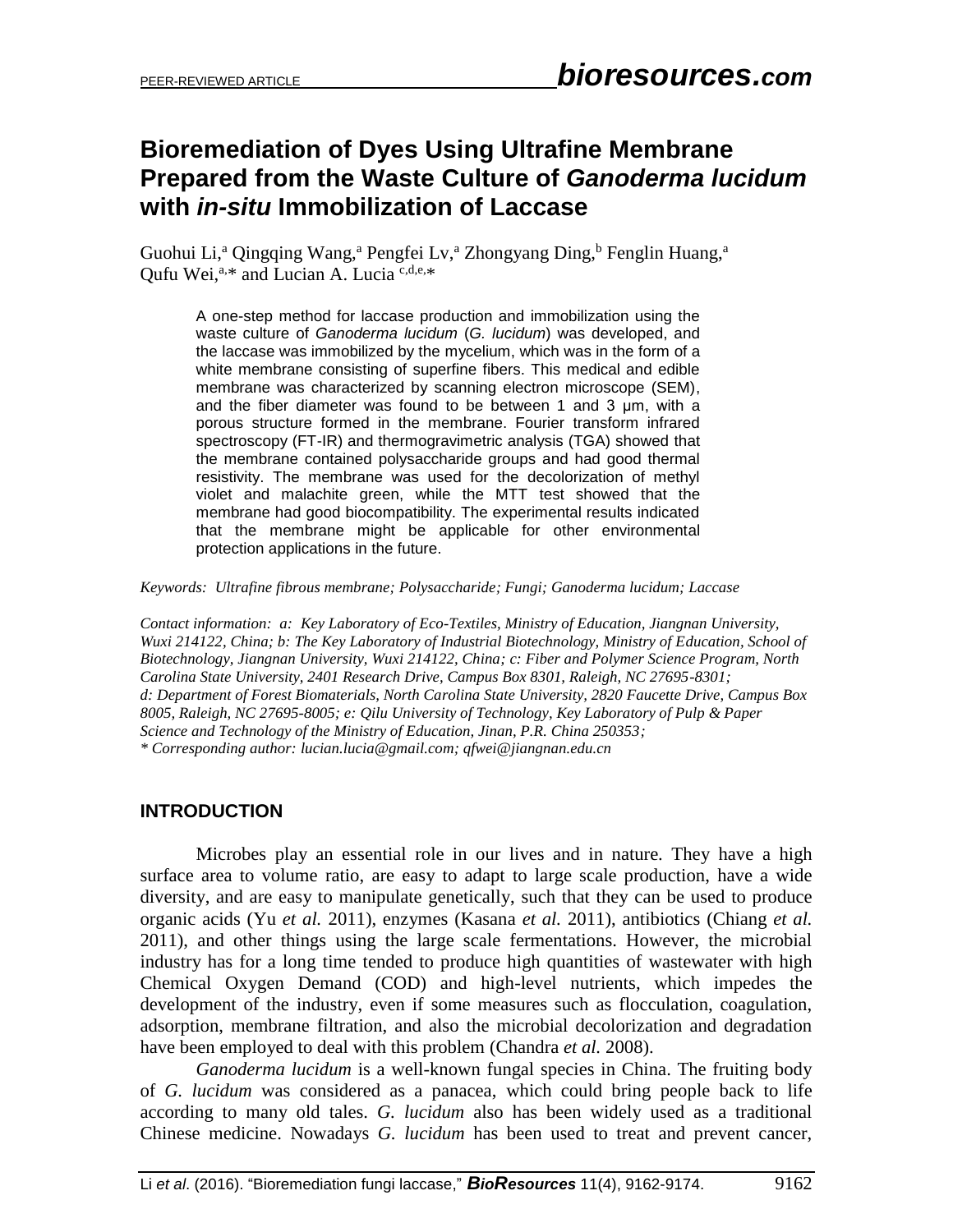immunological disorders, hepatitis, hypertension, and other diseases. Many studies have revealed that *G. lucidum* extracts can inhibit the growth of many tumor cells such as lung cancer cell, colorectal prostate cancer cells, and breast cancer cells (Li *et al.* 2007; Liu and Zhang 2007; Xu *et al.* 2011). The fruiting body of *G. lucidum* is made of polysaccharides, terpenoids, amino acids, alkaloids, and proteins, *etc*. Polysaccharides are regarded as the most important type of compound among these components, and they have exhibited all kinds of pharmacological effects: anti-tumor, anti-oxidation, activation of the immune system (Zhang *et al.* 2011), *etc*. Outstandingly, the *G. lucidum* polysaccharide has a unique metabolic pathway, such that it can be absorbed by the immune system, and thus makes the body produce immunoreactive substances to react with the tumor cells (Wang *et al.* 1997; Zhang and Lin 1999).

 *G. lucidum* has been used to produce the polysaccharides (Li *et al.* 2007; Liu and Zhang 2007; Ding *et al.* 2012a), ganoderic acid (Xu *et al.* 2008), enzyme (Ding *et al.* 2012b) and so on in the laboratories. However, the culture of *G. lucidum* is usually drained after its use, no matter what valuable things it may contain or no matter whether it would contaminate the ground water, or affect the microbiology diversity in the water. In particular, the mycelium of *G. lucidum* is also rich in polysaccharides and laccase in the waste culture, and it would be very useful if it can be reused, especially so that the laccase could be used to decolorize industrial dyes (Zilly *et al.* 2002) and it was also immobilized on polyacrylonitrile (PAN) nanofibrous membrane to treat the wastewater (Wang *et al.* 2014). We herein report a one-step method of laccase production and laccase immobilization using the waste culture of *G. lucidum* for dyes bioremediation.

#### **EXPERIMENTAL**

#### **Organism and Medium**

The *G. lucidum* was obtained from our own laboratory, and it was saved using potato dextrose agar (PDA) slants containing 200 g potato, 20 g dextrose, and 20 g agar for each liter. The slants were inoculated and cultured at 30 °C for 5 days, then kept at 4 ºC. The composition of the seed medium was 20 g dextrose, 10 g wheat bran, 3 g KH2PO4, and 2 g MgSO4. The fermentation medium composition was same as that of the seed medium. All medium was autoclaved at 121 °C for 30 min, and the dextrose was sterilized separately to avoid the Maillard reaction.

#### **Culture Conditions**

Four pieces of hyphae from the PDA slant were inoculated to the seed culture containing 100 mL medium prepared in a 250 mL flask for 5 days at 30 ºC on a rotator (150 rpm), then 3 mL of the seed culture was taken out to inoculate into the fermentation medium and cultured in a 250 mL flask at 30 ºC which contained 100 mL medium.

#### **Ultrafine Fibrous Membrane**

 When the experiments (enzyme assay, measurement of polysaccharides and terpenoids, *etc*.) were done, the left fermentation culture was incubated at 30 ºC under static condition for 4 to 7 days to produce the ultrafine fibrous membrane. And total sugar content was assayed after the formation of the membrane (Kim *et al.* 2006).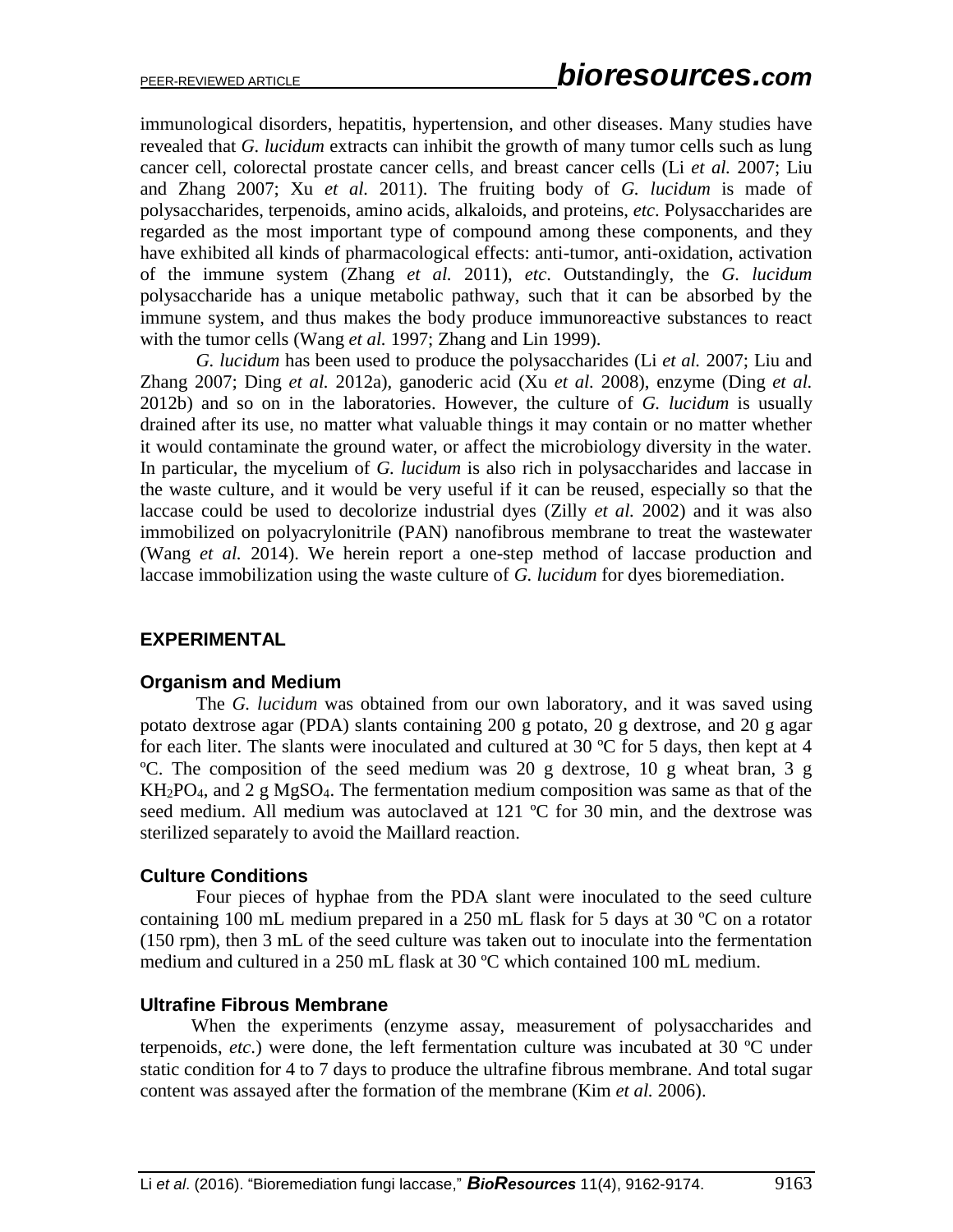#### **Membrane Morphology**

 After 4 days culture, the membranes were taken out, and a scanning electron microscopy instrument (SEM) was used to examine the surface morphology. Prior to SEM observation, the membrane samples were frozen at -80 °C and lyophilized to keep their shape, and then they were mounted on an aluminum stub using carbon tab and coated with gold.

#### **FTIR Analysis**

 FTIR spectra were acquired using the Nicolet iS10 FT–IR spectrometer to identify the chemical structure of the membranes, and the sample was cut into thin films and then was laid on the top of a diamond attenuated total reflection (ATR) and was scanned between  $4000$  to  $500 \text{ cm}^{-1}$ .

### **Thermogravimetric Analysis**

 A Mettler Toledo 1100SF was used to carry out the thermogravimetric analysis of the ultrafine fibrous membranes, and the samples were ground to powder form and approximately 10 mg of the sample was placed in the pans under a dynamic nitrogen atmosphere between 30 to 950 ºC. The scanning rate of the experiment was 20 K/min.

### **Preparation of Film Extract**

 After sterilization with 75% alcohol for 15 min, the films were placed in plain medium consisting of Dulbecco's modified Eagle's medium (DMEM) (Gibco) supplemented with 10% fetal bovine serum (FBS), according to the ratio of 6 cm<sup>2</sup> area of the film to 1 mL volume of plain medium. The extraction was conducted at 37 ˚C for 72 h. The obtained film extract had to be used within a 24 h period.

#### **Cell Culture**

The mouse fibroblast cells (L-929) were grown at 37  $\degree$ C in a humidified atmosphere of 5%  $CO<sub>2</sub>$  in DMEM. The culture medium was supplemented with 10% FBS, 100 μg/mL streptomycin, 100 U/mL penicillin, and  $4\times10^{-3}$  M L-glutamine.

 According to ISO-10993, the MTT [3-(4,5-dimethylthiazol-2-yl)-2,5-diphenyltetrazolium romide] assay was performed to determine the *in-vitro* cytotoxicity of the film extracts. L929 cells were seeded into a 96-well plate at a density of 5000 cells per well and incubated with 100 μL culture medium containing either in the DMEM medium or the film extract fluid at 37 °C for various time periods. After the incubation, the culture medium in each well was removed, and the cells were washed three times with phosphate buffer saline (PBS). 20  $\mu$ L of MTT solution (5 mg/mL) was added to each well and cells were cultured for another 4 h. The supernatant was discarded and then 100 μL of dimethyl sulphoxide (DMSO) was added to each well. The optical density (OD) values of the plate were measured on an EIX-800 Microelisa reader at 570 nm (Bio-Tek Inc., USA).

#### **The Laccase Immobilized on the Membrane**

 Enzyme concentration was determined by the method of Bradford, with bovine serum albumin as the protein standard (Bradford 1976). The activity of free and immobilized laccase was determined at 30 ºC using ABTS as a substrate. For free laccase, the reaction mixture contained 2.9 mL ABTS (0.5 mM/L, dissolved in HAc–NaAc buffer), and 0.1 mL laccase solution (3 g/L, dissolved in HAc–NaAc buffer). After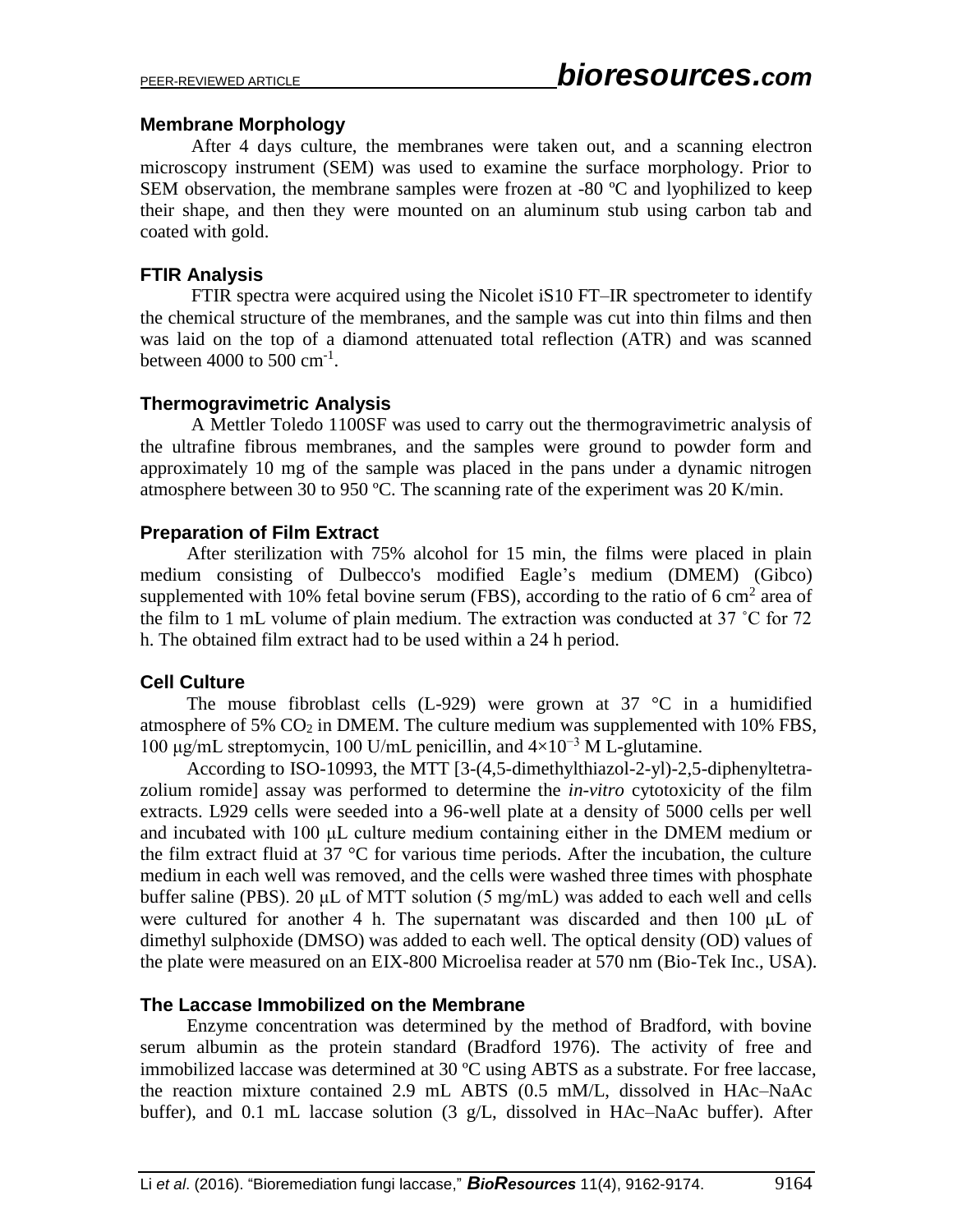incubating 4 min at 30 ºC under constant shaking, the absorbance of the solution was measured in a UV–vis spectrophotometer at a wavelength of 420 nm.

 In the case of immobilized laccase, the *G. lucidum* membranes were cut into pieces (2\*2 cm). Then the membranes were immersed into 2.9 mL of 0.5 mmol/L ABTS solution. The following steps were the same as the free laccase.

 Unit activity was defined as 1000*AV*/*tɛM*0, where *A* is the absorbance at time *t*, *V* is the volume of reaction solution,  $t$  is the reaction time,  $\varepsilon$  is the molar extinction coefficient for the oxidation of ABTS at  $420$  nm, and  $M_0$  is the mass of laccase.

 The decolorization of the dyes by the laccase on the membrane was investigated. The *G. lucidum* membranes (2\*2 cm) were separately added into the 10 mg/L methyl violet and malachite green dissolved in the seed medium contained in 5 mL tube, and the experiments was conducted on a rotator with the speed of 100 rpm at the room temperature. The decolorization of dyes was calculated using the following formula,

Decolorization efficiency =  $(A_0 - A)/A_0$  (1)

where  $A_0$  and  $A$  are the absorbency of the initial and remaining dyes, respectively. The absorbencies was measured with a UV–vis spectrophotometer at 583 nm and 617 nm for methyl violet and malachite green separately (*λ*max for each dye).

#### **RESULTS AND DISCUSSION**

#### **Culture of** *G. Lucidum* **Membrane**

 The *G. lucidum* in this research had been used in the authors' lab for many years. The production of ganoderic acid (Fang and Zhong 2002), polysaccharide (Li *et al.* 2007; Liu and Zhang 2007; Ding *et al.* 2012a), enzyme (Ding *et al.* 2012b), and its medical applications (Zhang *et al.* 2011) all have been thoroughly studied. However, all the fermentation culture after each study would be poured out to the sewer, which not only would waste the useful components, but also pollute the environment with its high COD, and the microorganism community in the sewer also would be affected at the same time.



**Fig. 1.** The growth process of *G. lucidum* membrane under static culture condition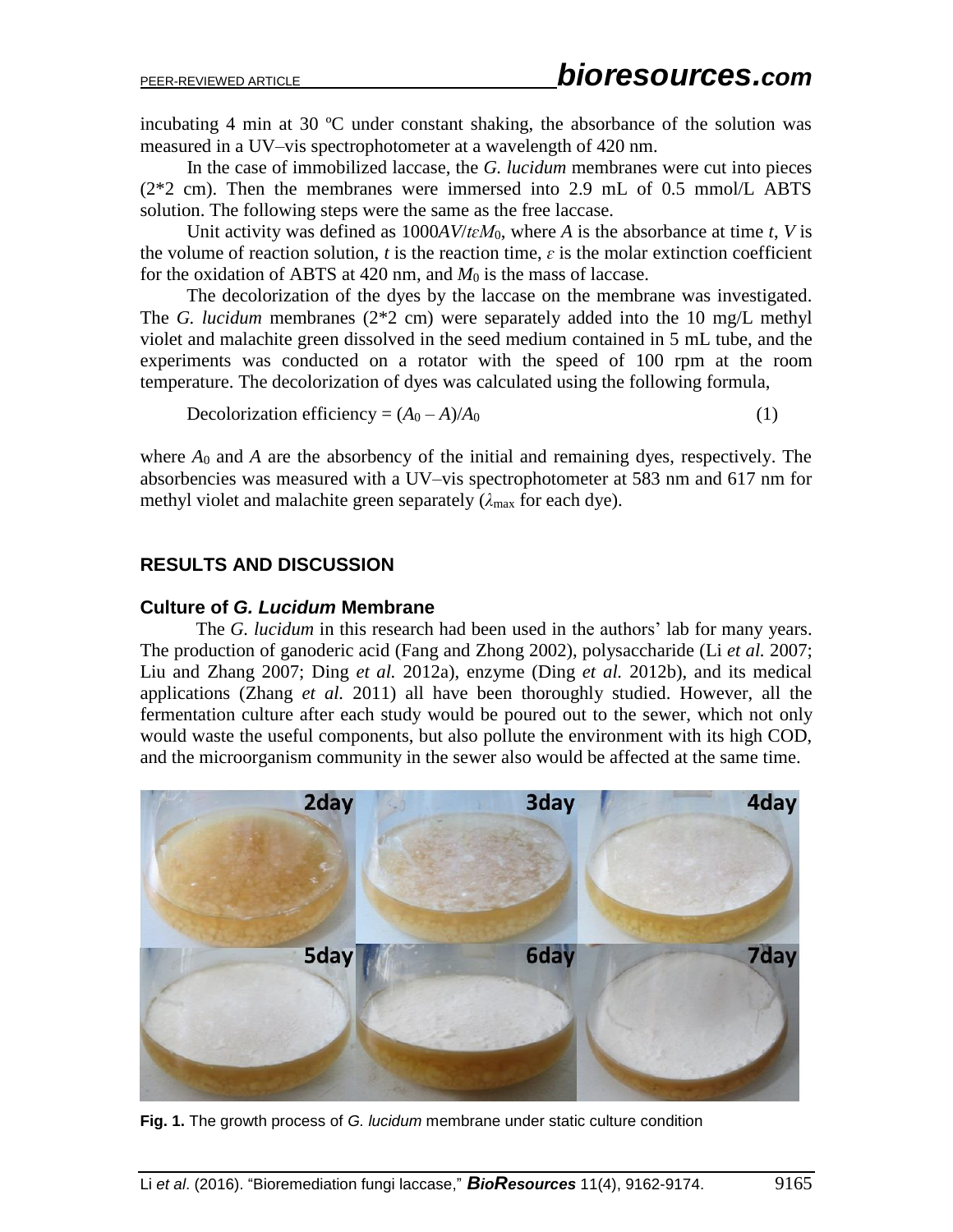In the present work, when the experiments (enzyme assay, measurement of polysaccharides, and terpenoids, *etc*.) were completed, the flasks that contained the fermentation culture would be placed in a static condition. Little mycelium appeared on the surface of the culture after 1 day; however, the colonies expanded dramatically on the third day, such that the material almost covered the entire surface, and an ultrafine fibrous membrane appeared on the fourth day. The membrane would continue to grow during the next three days, as indicated in Fig. 1. Even after 5 to 7 days of culture for other useful substrate production, such as the polysaccharides and terpenoids, the *G. lucidum* would still grow vigorously to produce the membrane. Notably, when the membrane was taken out, another membrane would come out soon at the air-liquid interface.

 The mycelium itself contained lots of useful components, such as polysaccharide, chitin, and so on, and the total sugar content of the membrane was 28 wt%. Also, when the fungi began to grow to form the membrane, the mycelium was exposed to the culture medium that contained laccase, tyrosinase, polysaccharide, and ganoderic acid, *etc*. Then all these bioactive products might be attached to the membranes through absorption/ hydrogen bonding or other intermolecular forces. Thus, a simultaneously laccase production and laccase immobilization was developed. However, Fang and Zhong (2002) found the ganoderic acid production was obviously enhanced using the two-stage fermentation (a 4-day shaking condition followed by a 12-day static culture), which was similar to our work; this implied that more ganoderic acid would be produced and stick to the membranes.

#### **Membrane Morphology**

 The SEM observation revealed the membrane structures and shapes, as illustrated in Fig. 2. After 4 days the *G. lucidum* produced the membranes with a cross-linking fibrous network, and the fibers had a diameter between 1 and 3 μm. Also, pores with different sizes were also found in the membrane. At the very beginning, the fibers of the hypha just exhibited growth of radicals (Scheme 1). Then the bifurcations turned out to form small cross-linking networks when fibers grew to sufficient length, and the small networks would grow in three dimensions to connect with other small networks to form the ultrafine fibrous membrane. The membrane would have the same fibers and pores if all the small networks on the surface of the flasks grew uniformly; however, they were always different from sections to sections. The growing time was a key factor to form a good membrane. Zhang and Zhong (2010) have found that the *G. lucidum* would produce the spores on the  $6<sup>th</sup>$  day under liquid static culture conditions, which would form another structure that might affect the ultrafine fibrous membrane. The culture condition was another key element, and the smooth pellets were the main existing forms of *G. lucidum* under shaking conditions.



**Fig. 2.** The *G. lucidum* membrane (a) and its SEM image, 600× (b), 3000× (c)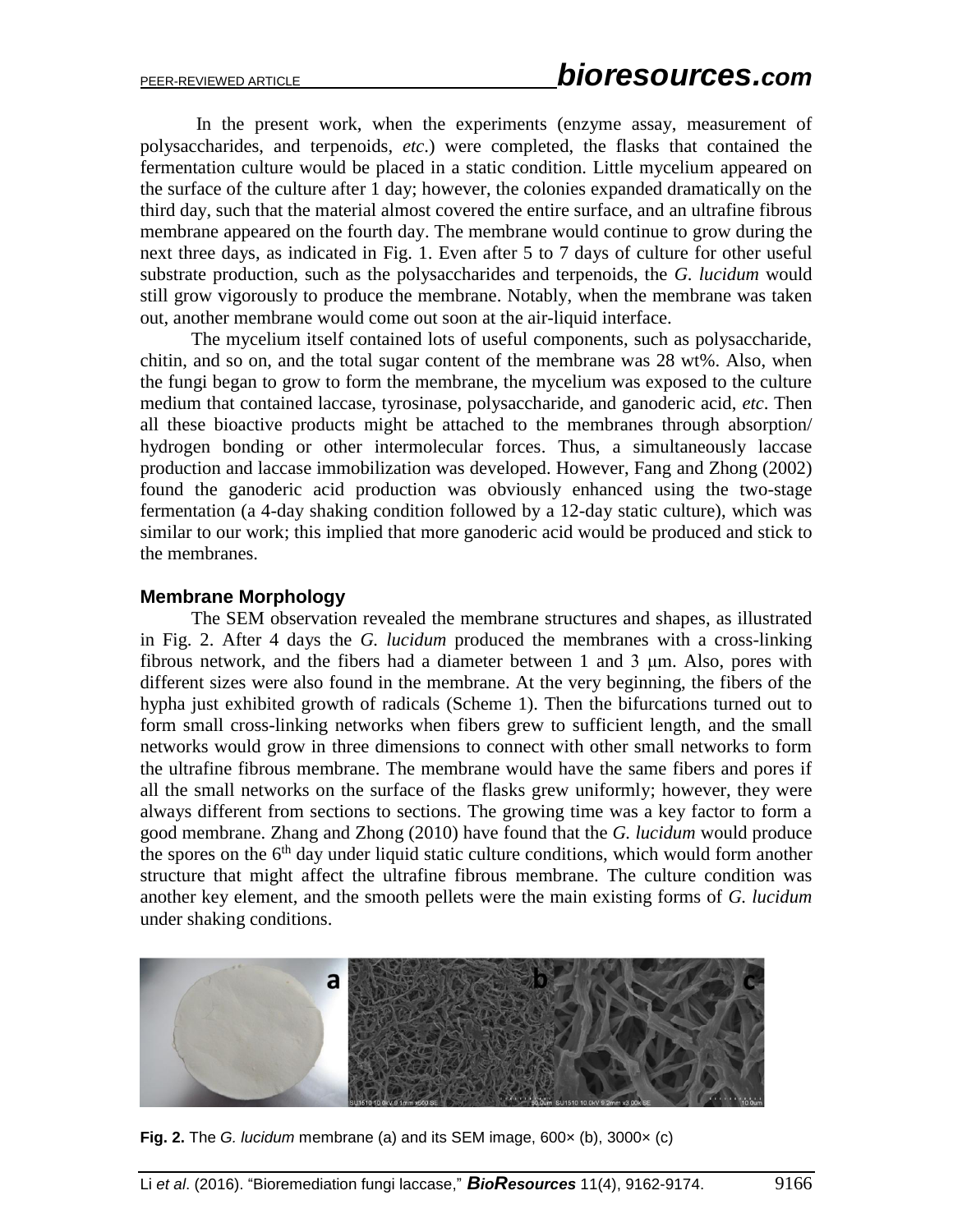# PEER-REVIEWED ARTICLE *bioresources.com*



**Scheme 1.** Formation process of *G. lucidum* ultrafine fibrous membrane and laccase immobilization under static culture condition

Ding *et al.* (2102a) discovered that the production of extracellular polysaccharides were affected apparently by *G. lucidum* pellet morphology under liquid shaking condition. At the same time, the characteristic of the ultrafine fibrous membrane with larger specific surface area would be beneficial to laccase immobilization.

#### **FTIR Analysis**

 The FTIR spectra of membranes were acquired to identify the molecular structure of fibers. As can be seen from Fig. 3, all the three randomly selected zones of the membranes had the same peaks, indicating that all these zones had the same chemical composition. In the spectrum of zone 1, a wide band at  $3280 \text{ cm}^{-1}$  was attributed to the intermolecular hydrogen bond of 6-OH•••O-3′ (Zhang *et al.* 2014). Absorbance peaks at wavenumber 1030 cm<sup>-1</sup> related to the C-OH bond (Dighton *et al.* 2001). Among all the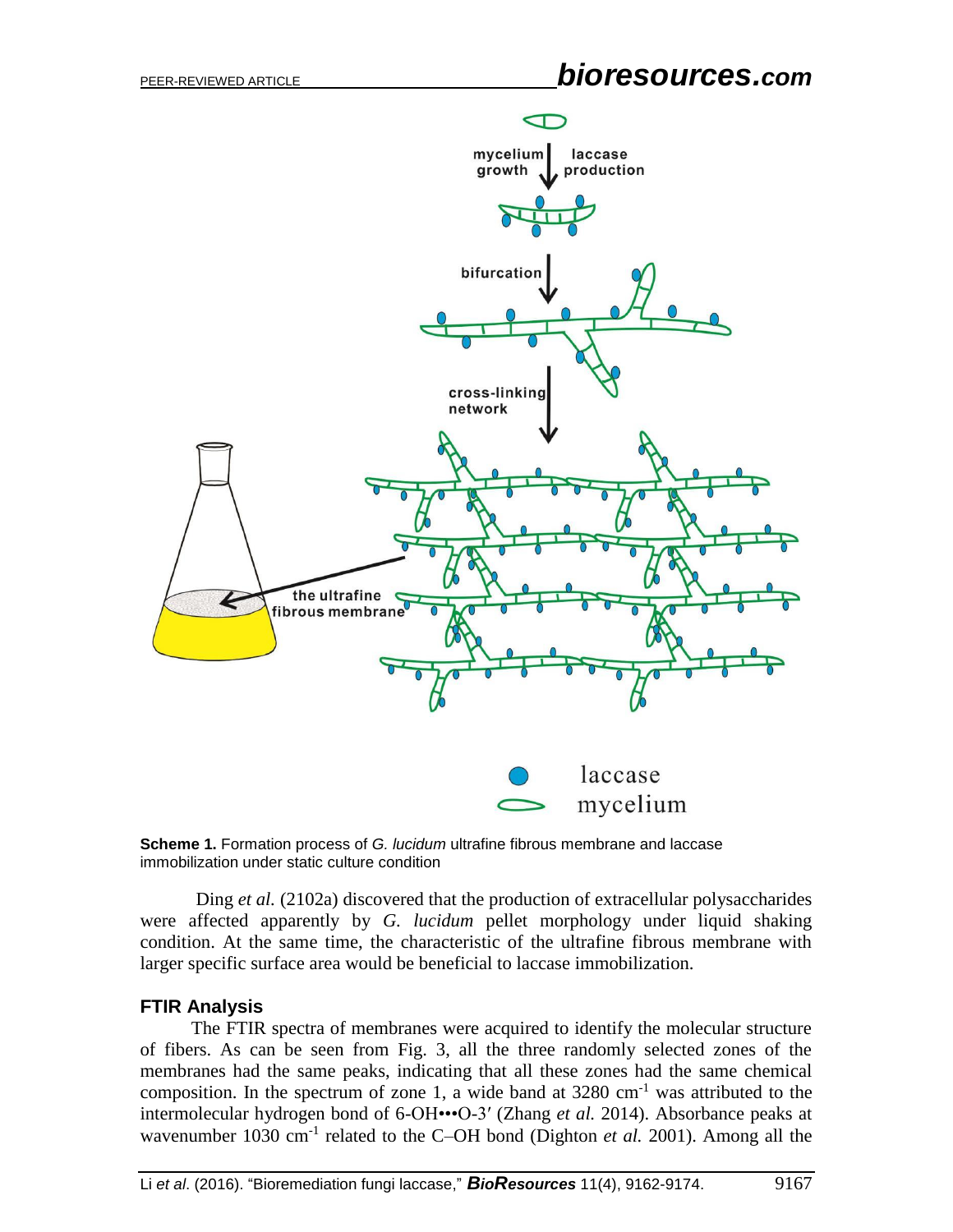spectra, the richest C-OH band peaks and the wide peak of intermolecular hydrogen bond indicated the membrane might have much polysaccharide, and the hydrogen bonds can be further used to connect with some new functional materials during its growing process, so the peak at  $1645.5 \text{ cm}^{-1}$  of amide I band might be attributed to the laccase on the membrane (He *et al.* 2005).



**Fig. 3.** FTIR analysis of *G. lucidum* membrane at different zones

#### **Thermogravimetric Analysis**

 Thermogravimetric analysis is a successive process to detect the composition during the thermal decomposition of the membrane. The procedure involves measuring the sample weight in company with increasing temperature under the programmed heating, and the thermogravimetric analysis gives better understanding of the thermal stability, thermal decomposition behavior and thermal decomposition of the membrane. As can be seen from the Fig. 4, the thermogravimetric curves acquired by plotting percentage weight loss against temperature indicated that the pure membrane was unstable before the temperature reached up to  $132 \text{ °C}$ , which revealed that there was much water in the membrane (Martins *et al*. 2009). Then it decomposed slowly till the temperature reached 660 ºC, and the percentage weight loss was found to be 63% until the temperature reached 800 ºC, then the curve quickly went down when the temperature came to 950 ºC.

The thermogravimetric analysis showed that the membrane had better thermal stability than some other materials, such as bacterial cellulose, which decomposed with an increasing rate from 200 ºC to 400 ºC, and the weight loss was about 80% when the temperature was 400 ºC (Cai and Kim 2010). However, the weight of *G. lucidum* membrane decreased slowly during the same time, and when the temperature came to 400 ºC, the loss of weight was just 52%. The reason why the membrane had better thermal stability may have been that it had complex components, while bacterial cellulose only contains glucose.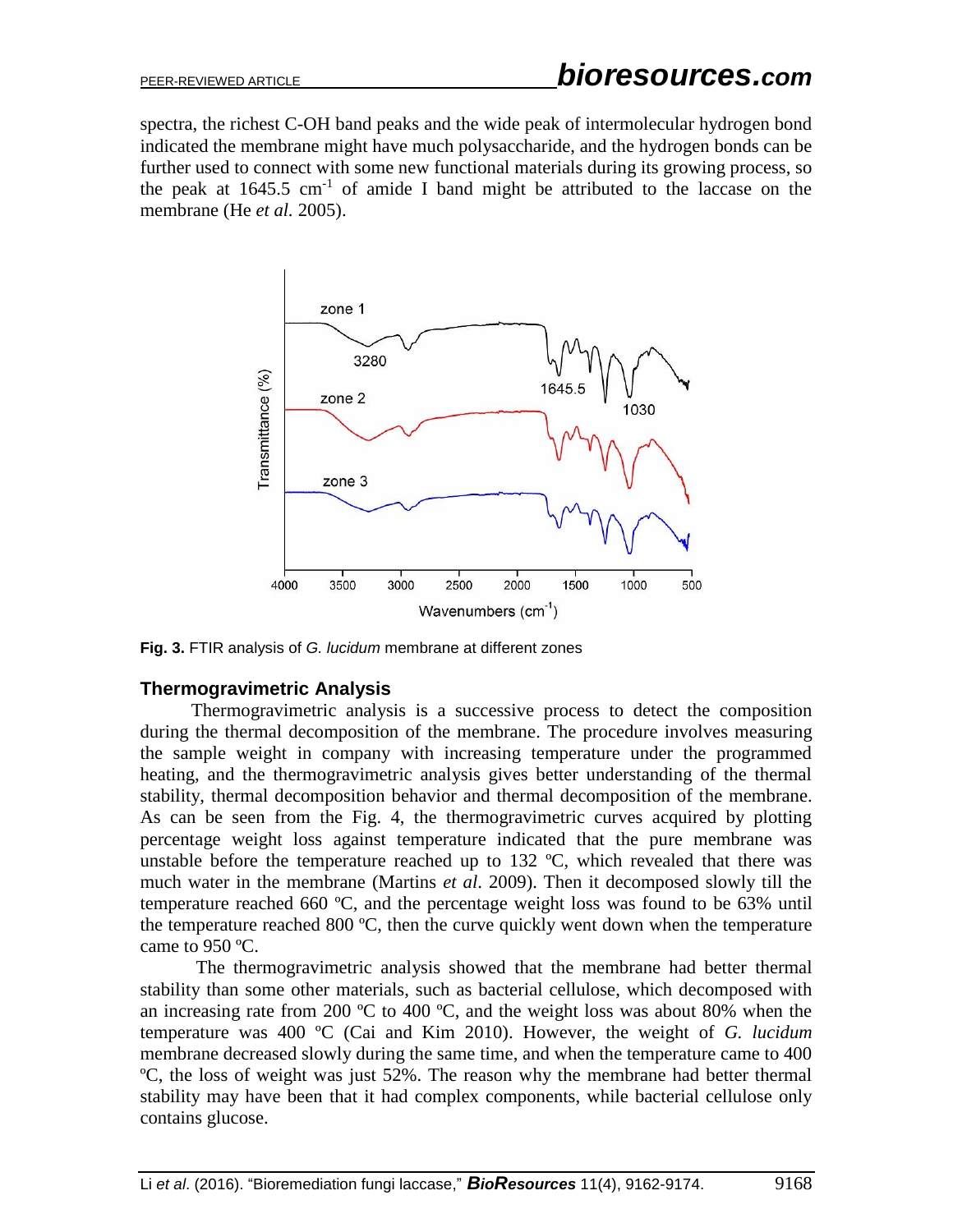

**Fig. 4.** The thermogravimetric analysis of *G. lucidum* membrane

#### **MTT Test**

 According to 3-(4,5-dimethylthiazol-2-yl)-2,5-diphenyltetrazolium bromide (MTT) assay (Fig. 5), the membrane extract demonstrated good biocompatibility, as indicated by good cell viabilities compared to that of the control group during the different time, and the membrane extract in 24-h culture showed the greater cell viability.



**Fig. 5.** The MTT test in different time (B for blank control, W for the membrane)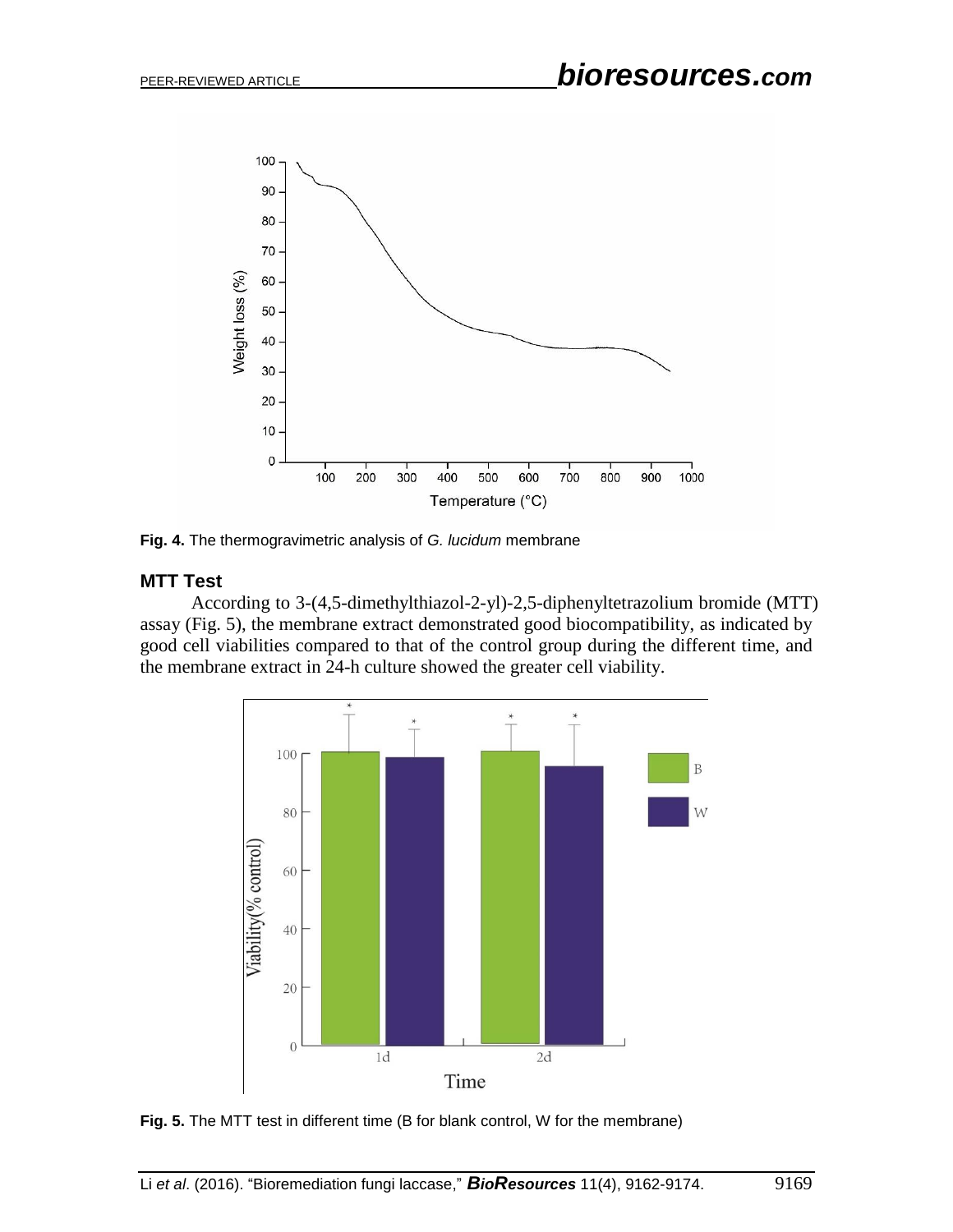Based on these results, the membrane can be considered to have potential application as a potential carrier of medicinal compounds due to its good biocompatibility, edibility, and medicinal value. Moreover, some research has found that the *G. lucidum* polysaccharide has all kinds of pharmacological effects (Zhang *et al.* 2011) and it can induce the immune system to produce immunoreactive substances to react with the tumor cells (Wang *et al.* 1997; Zhang and Lin 1999). Because the *G. lucidum* polysaccharide contained in the membrane would also be introduced when the membrane was used as medicine carriers, it is meaningful to combine the both effects of the medicine and the polysaccharide to treat diseases. Further studies should be performed for assessing the interaction between them and finding out the optimum dose for different treatments.

#### **Decolorization by the Membrane**

 Laccase is an important product during the cultivation of the *G. lucidum*. However, during the formation of *G. lucidum* ultrafine fibrous membrane, laccase still was present. In this experiment when a piece of membrane was exposed to the ABTS, the color of the liquid changed, and the enzyme activity of the membrane was about  $5 \text{ U/g}$ wet membrane. The mechanism of the immobilization might be that the free laccase would be attached to the surface of the *G. lucidum* fiber through van der Waals forces, and the whole membrane would be covered by the laccase; thus a single step was used to form the fibrous membrane and immobilize the laccase on the membrane simultaneously, and finally the laccase was immobilized on the membrane. This was a natural process that did not consume energy and did not waste the enzyme, compared to some other reports (Wang *et al*. 2013, 2014). Also, the process could be used to immobilize others enzymes, such as lignin peroxidase and manganese peroxidase.

 Then the membrane was used to decolorize some dyes using the immobilized laccase. From Fig. 6 it can be seen that the membrane was able to decolorize the methyl violet with 85% decolorization and malachite green with 95% decolorization in 3 h.



**Fig. 6.** Decolorization of this two dyes by the membrane: malachite green (■), methyl violet (●)

At the end of the process the membrane color was white (data not shown). Previous reports had showed that laccase can be used to decolorize the methyl violet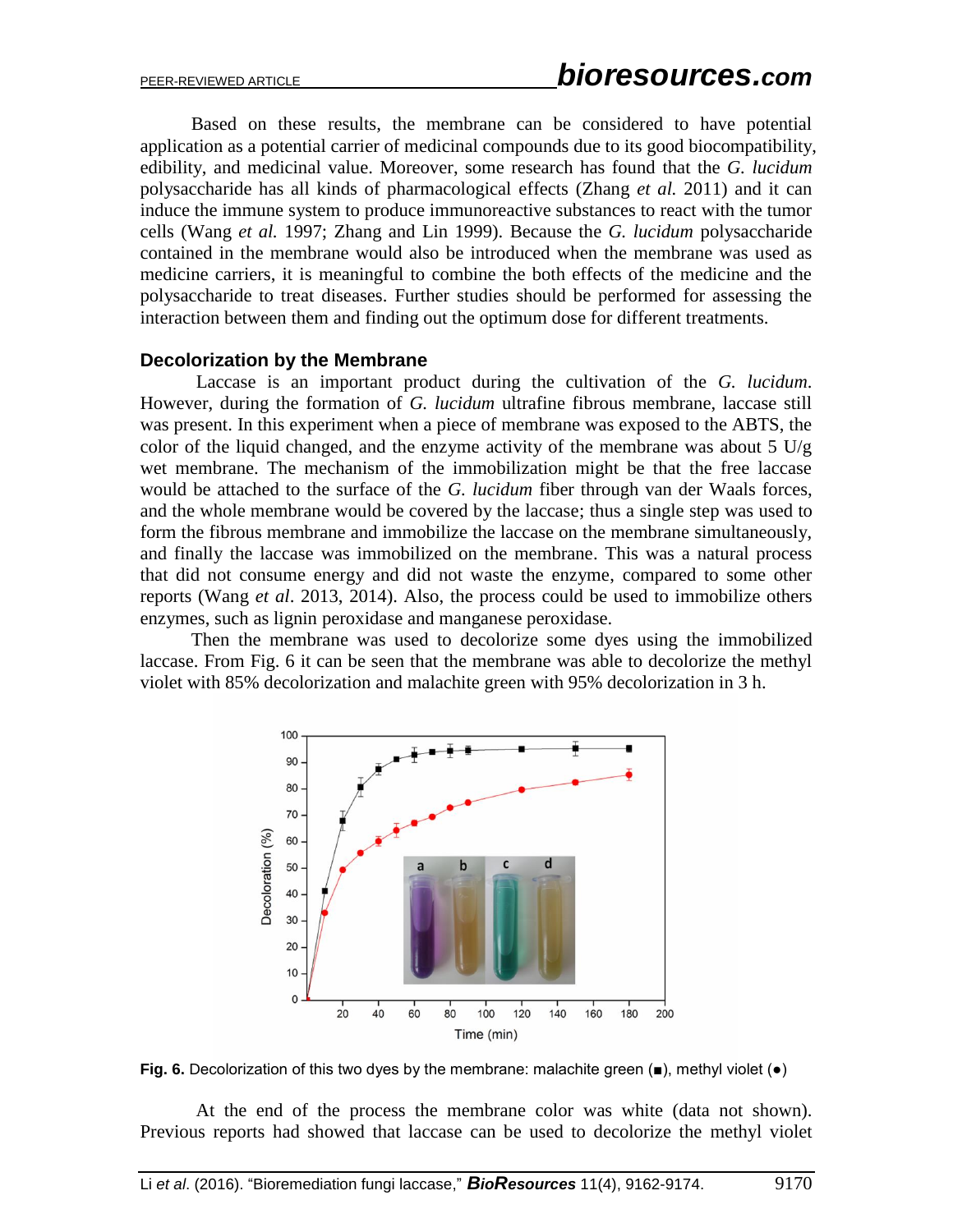(Zilly *et al.* 2002) and the malachite green (Casas *et al.* 2009), and the membrane color did not change, indicating that the dyes was decolorized by the laccase immobilized on the membrane and also the functional membrane might be used in some other areas such as biosensor, biotransformation, and bio-fuel cells.

 Changes in pH value will affect the enzyme conformation and the dissociation degree of substrate, thus impacting the binding and catalysis between the enzyme molecules and substrate, each enzyme has a specific pH value that the optimum catalysis occur with one substrate. In this research, pH value 5 (Fig. 7) was the best point that decolorized these two dyes quickly, which was dependent on the laccase property (Wang *et al.* 2013), and the laccase on the membrane had a bigger influence on methyl violet decolorization than malachite green.



**Fig. 7.** Effect of pH on the decoloration rate of immobilized laccase: malachite green (■), methyl violet (●)



l **Fig. 8.** Effect of temperature on the decoloration rate of immobilized laccase: malachite green (■), methyl violet  $(•)$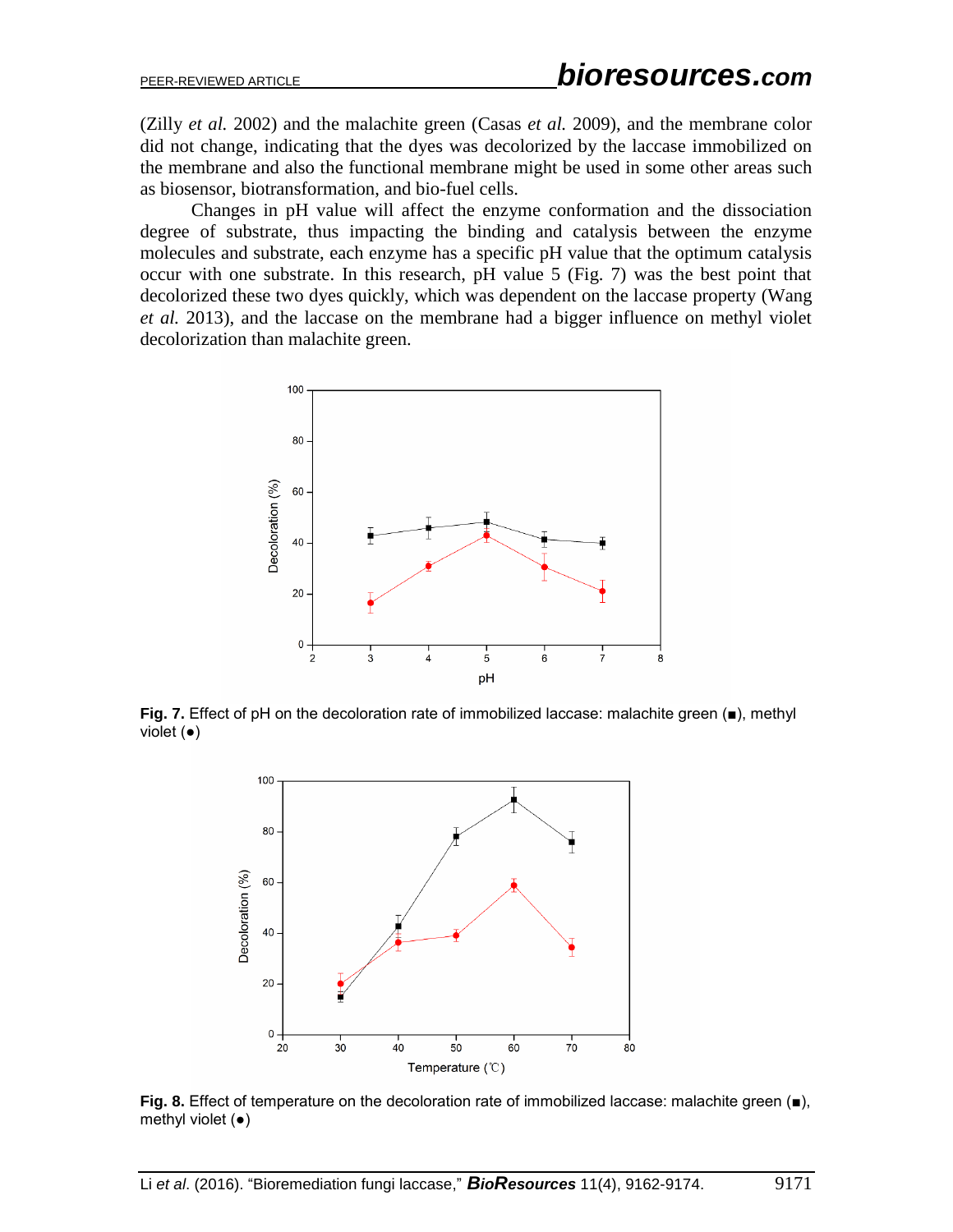The effect of temperature on decoloration of the laccase is shown in Fig. 8. The immobilized enzyme maintained a high decoloration in the temperature range of 50 to 70 ºC. However, in the lower temperature range 30 to 50 ºC, the decoloration was lower. The existing of the membrane might act as the heat resistance material to protect the enzyme.

## **CONCLUSIONS**

- 1. An ultrafine fibrous membrane was produced using the waste culture of *G. lucidum* under a static condition. This approach offers a way to recycle the valuable compounds contained in the culture (such as polysaccharides) and offers a way to protect the environment.
- 2. The laccase produced by *G. lucidum* was immobilized on the membrane during its cultivation process. A solid membrane structure was formed during the process and the membrane showed enzyme activity, thus providing a method to immobilize the enzyme without chemical treatment.
- 3. The membrane was used to decolorize the methyl violet and malachite green with high efficiency, which could be used to remove other dyes, offering a promising way to decolorize and remediate real wastewater.
- 4. The membrane has good biocompatibility. Based on these results, the membrane can be considered to have a potential application as a carrier of medicinal agents due to its good biocompatibility, edibility, and medicinal value.

## **ACKNOWLEDGMENTS**

This work was financially supported by the Fundamental Research Funds for Doctoral Graduates (No. KYLX\_1137), the Priority Academic Program Development of Jiangsu Higher Education Institutions, the National Natural Science Foundation of China 51203064, the Fundamental Research Funds for the Central Universities (JUSRP51621A) , Industry-Academia-Research Joint Innovation Fund of Jiangsu Province BY2014023-4, Six talent peaks project in Jiangsu Province 2014-XCL001. We also acknowledge the platform of the International Joint Research Laboratory for Advanced Functional Textile Materials at Jiangnan University. And this work was also funded by the China Scholarship Council fund.

## **REFERENCES CITED**

- Bradford, M. M. (1976). "A rapid and sensitive method for the quantitation of microgram quantities of protein utilizing the principle of protein-dye binding," *Analytical Biochemistry* 72, 248-254.
- Cai, Z., and Kim, J. (2010). "Bacterial cellulose/poly(ethylene glycol) composite: Characterization and first evaluation of biocompatibility, " *Cellulose* 17(1), 83-91. DOI: 10.1007/s10570-009-9362-5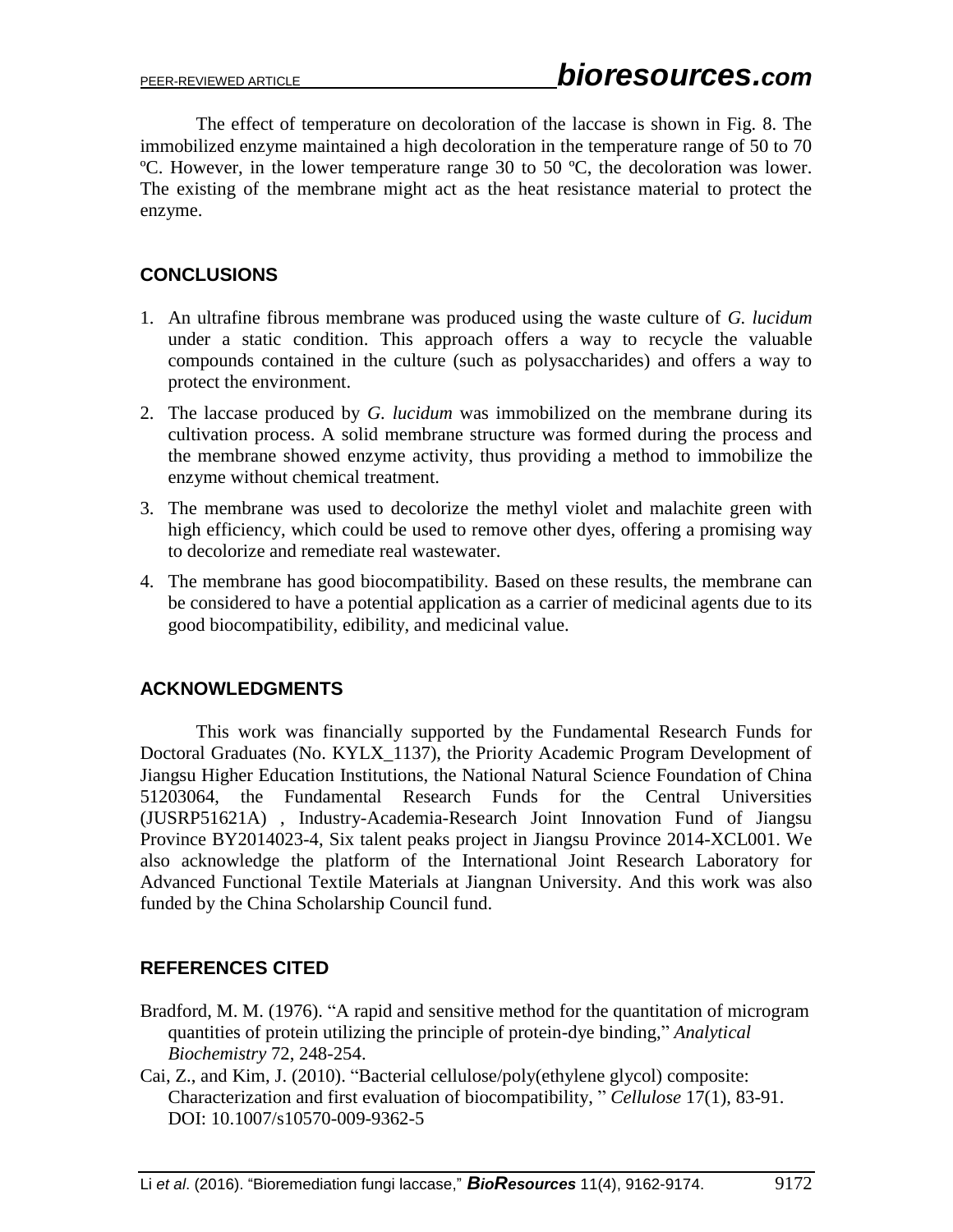- Casas, N., Parella, T., Vicent, T., Caminal, G., and Sarra, M. (2009). "Metabolites from the biodegradation of triphenylmethane dyes by *Trametes versicolor* or laccase, " *Chemosphere* 75(10), 1344-1349. DOI: 10.1016/j.chemosphere.2009.02.029
- Chandra, R., Bharagava, R. N., and Rai, V. (2008). "Melanoidins as major colourant in sugarcane molasses based distillery effluent and its degradation," *Bioresource Technology* 99(11), 4648-4660. DOI: 10.1016/j.biortech.2007.09.057
- Chiang, Y. M., Chang, S. L., Oakley, B. R., and Wang, C. C. C. (2011). "Recent advances in awakening silent biosynthetic gene clusters and linking orphan clusters to natural products in microorganisms," *Current Opinion in Chemical Biology* 15(1), 137-143. DOI: 10.1016/j.cbpa.2010.10.011
- Dighton, J., Mascarenhas, M., and Arbuckle-Keil, G. A. (2001). "Changing resources: Assessment of leaf litter carbohydrate resource change at a microbial scale of resolution," *Soil Biology & Biochemistry* 33(10), 1429-1432. DOI: 10.1016/S0038- 0717(01)00047-5
- Ding, Z., Wang, Q., Peng, L., Zhang, L., Gu, Z., and Shi, G. (2012a). "Relationship between mycelium morphology and extracellular polysaccharide production of the medicinal mushroom *Ganoderma lucidum* in submerged culture, " *Journal of Medicinal Plants Research* 6(14), 2868-2874.
- Ding, Z. Y., Peng, L., Chen, Y. Z., Zhang, L., Gu, Z. H., Shi, G. Y., and Zhang, K. C. (2012b). "Production and characterization of thermostable laccase from the mushroom, *Ganoderma lucidum*, using submerged fermentation," *African Journal of Microbiology Research* 6(6), 1147-1157. DOI: 10.5897/Ajmr11.1257
- Fang, Q. H., and Zhong, J. J. (2002). "Two-stage culture process for improved production of ganoderic acid by liquid fermentation of higher fungus *Ganoderma lucidum*," *Biotechnology Progress* 18(1), 51-54. DOI: 10.1021/Bp010136g
- He, W. Y., Li, Y., Tian, J. N., Liu, H. X., Hu, Z. D., and Chen, X. G. (2005). "Spectroscopic studies on binding of shikonin to human serum albumin," *Journal of Photochemistry and Photobiology a-Chemistry* 174(1), 53-61. DOI: 10.1016/j.jphotochem.2005.03.016
- Kasana, R. C., Salwan, R., and Yadav, S. K. (2011). "Microbial proteases: Detection, production, and genetic improvement," *Critical Reviews in Microbiology* 37(3), 262- 276. DOI: 10.3109/1040841X.2011.577029
- Kim, Y. O., Park, H. W., Kim, J. H., Lee, J. Y., Moon, S. H., and Shin, C. S. (2006). "Anti-cancer effect and structural characterization of endo-polysaccharide from cultivated mycelia of Inonotus obliquus," *Life Sciences* 79(1), 72-80. DOI: 10.1016/j.lfs.2005.12.047
- Li, Y. Q., Fang, L., and Zhang, K. C. (2007). "Structure and bioactivities of a galactose rich extracellular polysaccharide from submergedly cultured *Ganoderma lucidum*," *Carbohydrate Polymers* 68(2), 323-328. DOI: 10.1016/j.carbpol.2006.12.001
- Liu, G. Q., and Zhang, K. C. (2007). "Enhancement of polysaccharides production in *Ganoderma lucidum* by the addition of ethyl acetate extracts from *Eupolyphaga sinensis* and *Catharsius molossus*," *Applied Microbiology and Biotechnology* 74(3), 572-577. DOI: 10.1007/s00253-006-0709-7
- Martins, I. M. G., Magina, S. P., Oliveira, L., Freire, C. S. R., Silvestre, A. J. D., Neto, C. P., and Gandini, A. (2009). "New biocomposites based on thermoplastic starch and bacterial cellulose," *Composites Science and Technology* 69(13), 2163-2168. DOI: 10.1016/j.compscitech.2009.05.012